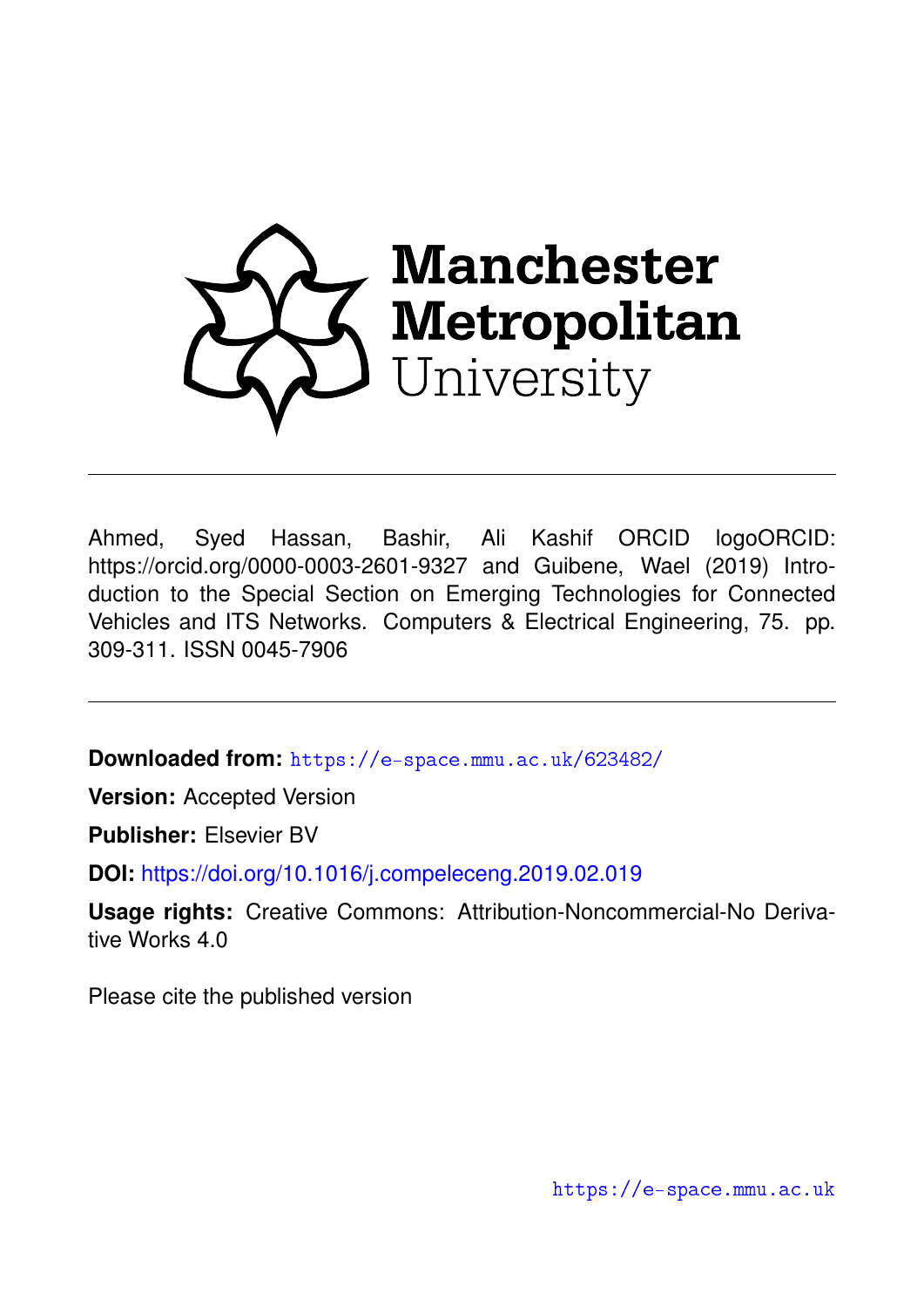## Editorial

# Introduction to the Special Section on Emerging Technologies for Connected Vehicles and ITS Networks



## **Introduction**

Over the past decade, advances in vehicular communications and intelligent transportation systems (ITS) have intended to trim down the fuel expenditure by reducing traffic congestion, and enhancing traffic safety, while initiating new applications like mobile infotainment. To address the individual requirements of both safety and non-safety applications in the Connected Vehicles, there is a need to build up a new communication technology for the integrated solutions of vehicular communication and ITS. The Connected Vehicles can be of various models, such as Vehicle-to-Vehicle (V2V), Vehicle-to-Infrastructure (V2I), and Vehicle-to-Everything (V2E). Due to the rapid growth in this area, many constraints need to be addressed, e. g., reliability and latency, appropriate scalable design of MAC and routing protocols, performance and adaptability to the changes in environment (node density and oscillation in network topology), and evaluation and validation of Connected Vehicles' protocols under the umbrella of coherent assumptions using simulation methodologies.

This special section aims to focus on the latest achievements to identify those aspects of Connected Vehicles and ITS networks that are identical to traditional communication networks in the broader spectrum.

### **Papers in this Special Section**

To complement the well known approaches including the probability theory and fuzzy technique that are not adequate for many transportation situation such as the multi-objective transportation (MO-TP), Rizk et al. in the article entitled "A multi-objective transportation model under neutrosophic environment" propose a new neutrosophic compromise programming approach (NCPA) that can efficiently deal with MO-TP. The proposed technique maximize the degrees of satisfaction and dissatisfaction and minimize the degree of indeterminacy of a neutrosophic decision. The performance of the NCPA technique is investigated using TOPSIS approach with better results compared to existing techniques.

Zeeshan et al. in the article entitled "Infrastructure-assisted joint power adaptation and routing for heterogeneous vehicular networks" propose a separation of the wireless channel for data and control message transmission to improve channel capacity and time consumption. Based on a multi-tiered, heterogeneous vehicular network architecture, their protocol allocates offloading control messages over the cellular network and data over the ad hoc network. Furthermore, the authors propose a broadcast algorithm that helps in decision making by predicting connectivity information for each vehicle. Additionally, a broadcast algorithm is proposed to exploit predicted connectivity information that helps to decide on transmit power levels for each vehicle. The implementation of the proposed techniques outperform the conventional routing protocols such as AODV, GPRS, and MGRP in terms of packet delivery ratio, end to end delay and message overhead.

Recently, the concept of using mobile gateways compared to fixed infrastructures for the Vehicular ad-hoc networks has attracted both academia and industry groups. In the article entitled "A multi-objective optimization system for mobile gateways selection in vehicular Ad-Hoc networks", Sara et al. use Integer Optimization and Constraint Optimization models as a multi-objective optimization system for mobile gateways selection. The proposed technique offers a suitable selection of appropriate gateways for vehicle users. The evaluation of the proposed techniques compared to the existing literature review are promising.

The fifth article "Modeling and analysis of LTE connectivity in a high mobility vehicular environment" by Burbano et al. present a study that shows the behavior of the downlink channel quality of the Long Term Evaluation (LTE). The authors used a Markov-chain based model to represent how the channel quality indicator changes from one point to another by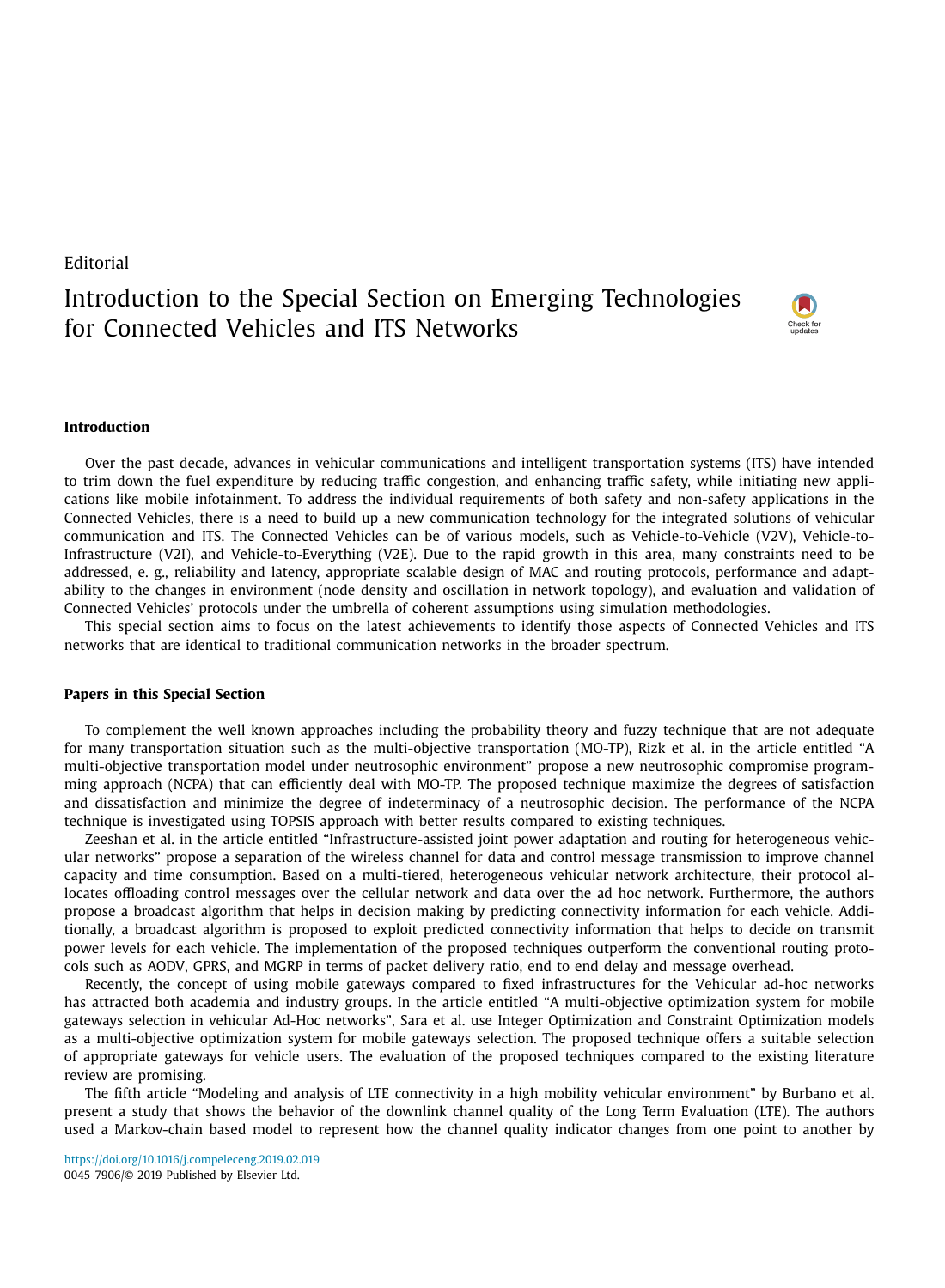analyzing a considerable number of measurements of LTE signals. The reference signal was collected through a crowdsourcing application on a motorway where every user that downloaded and used the application was labeled as a sensor node. The article also provides a discussion of the various potential application of the proposed model.

The concept of Social Internet of Things (SIoT) extends the IoT paradigm with the idea to stimulate the IoT device consciousness. The SIoT aims at helping the IoT devices to socialize with each other based on shared context and mutual interests. The sixth article entitled "Social Internet of Vehicles: Architecture and enabling technologies", Talal et al. introduce the Social Internet of Vehicles (SIoV) framework using the SIoT concepts for the Intelligent Transportation System (ITS). The proposed architecture is based on Restful web technology in order to provide interoperability with diverse services. The composing entities of SIoV architecture are illustrated with their functions and enabling technologies and protocols. The feasibility of the proposed architecture is shown through a number of use cases.

The article entitled "A Traffic-Aware Segment-based Routing protocol for VANETs in urban scenarios" by Saifullah et al. proposed proposes a new routing protocol called Traffic Aware Segment-based Routing (TASR) protocol that improves the safety of urban applications in VANETs. The authors propose a novel metric called Estimated Connectivity Degree (ECD) for real-time route selection. Furthermore, the authors propose a new forwarding technique that use geographical information to send packets from source to destination. The TASR and ECD protocols are evaluated through extensive simulations and compared to competing routing protocols.

To contribute to the crucial issue of timely assistance of accident scenes using intelligent transportations systems, the eighth article entitled "Experimental validation of an accident detection and management application in vehicular environment" by Kishwer et al. propose an application that used embedded sensors with the vehicles to detect the accidents and generate alarm messages to medical services. The application was tested both in an IoT based and VANETs based scenarios. The application generates an alert/emergency messages in rescue vehicles such as ambulance which is used to clear the route to the accident location. The evaluation of the application shows that a better performance in terms of false alarm avoidance.

The article entitled "Cooperative mobile edge computing system for VANET-based software-defined content delivery" by Jafar et al. propose a Vehicular Adhoc Network (VANET)-based Software-Defined Edge Computing infrastructure supporting content delivery services among connected vehicles. The proposed framework relies on the integration of mobile edge computing abilities within the network base stations to achieve promptly communication of V2I interfaces. The authors propose a vehicle-level caching technique to improve V2V communications. The proposed framework which is an extension of Mininet-WiFi is evaluated by comparing content delivery service latency at both the core cloud and the edge of the network.

We conclude our editorial by the article entitled "Collision Avoidance Scheme for Autonomous Vehicles Inspired by Human Social Norms" by Faizal et al. in which the authors introduce a human social norms and human emotions concept to improve the collision avoidance of Autonomous Vehicles (AVs). The concept is based on an artificial society of AVs that have different personalities and different social norms that are coded into their autopilot systems in order to act like wellbehaved drivers. NetLogo, which is the standard agent modelling tool Netlogo is used to simulate the artificial society of AV<sub>s</sub>

In the end, we would like to acknowledge all the support and efforts from editorial staff in general, and the Editor-in-Chief in particular.

Guest Editors

Syed Hassan Ahmed *Georgia Southern University, USA*

Ali Kashif Bashir *University of the Faroe Islands, Denmark*

Wael Guibene *Intel Corporation, Santa Clara, CA, USA*

#### *E-mail addresses:* [sh.ahmed@ieee.org](mailto:sh.ahmed@ieee.org) (S.H. Ahmed), [dr.alikashif.b@ieee.org](mailto:dr.alikashif.b@ieee.org) (A.K. Bashir), [wael.guibene@intel.com](mailto:wael.guibene@intel.com) (W. Guibene)



**Syed Hassan Ahmed** (SM'18) is an Assistant Professor in the Department of Computer Science at Georgia Southern University, USA. He is also leading Wireless Internet and Networking Systems (WINS) lab. Previously, he was a Post-Doctoral Fellow in the Department of Electrical and Computer Engineering, University of Central Florida, Orlando, USA. He completed his MS/Ph.D. Degree from School of Computer Science and Engineering (SCSE), Kyungpook National University (KNU), Republic of Korea (South Korea). Overall, he has authored/co-authored over 150 international publications including Journal articles, Conference Proceedings, Book Chapters, and 03 books. He is currently the Member of Board of Governors and IEEE VTS liaison to IEEE Young Professionals society. From the year 2018, he is also an ACM Distinguished Speaker.